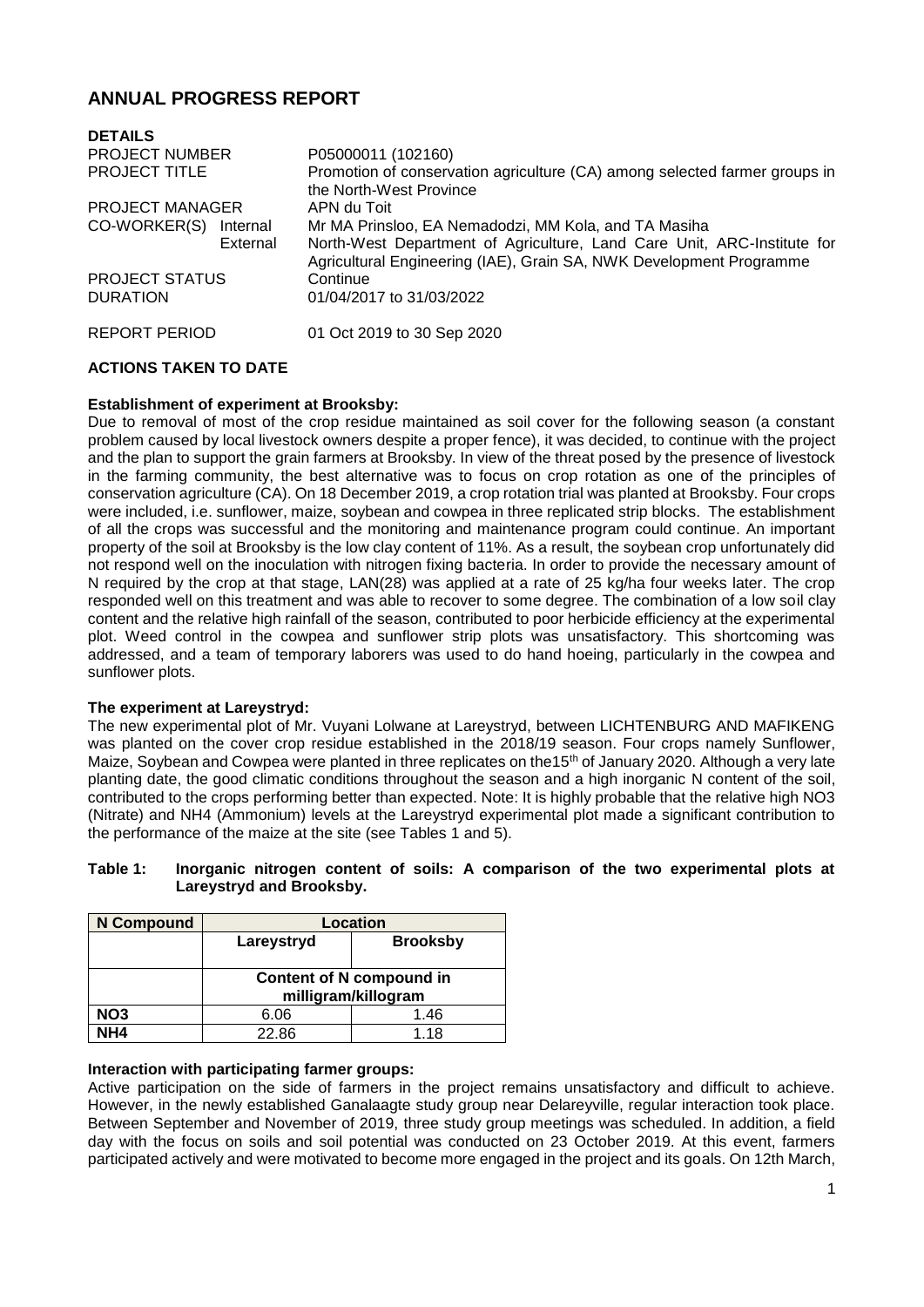farmers of the study groups, Mafikeng CA and Ganalaagte participating in the project, were invited to the Ottosdal No-till Club. The purpose was to expose the visitors to the six years of CA research that was done at the experimental plots of the Club. At Brooksby, a farmer's day, in collaboration with Grain SA, was planned for 25 March with the focus on soil fertility and fertilization, effective weed control and feed-back on crop rotation research results of previous work in adjacent areas. Although a lot of preparation to conduct the farmer's day was made, the farmer's day was eventually put off due to the National Covid 19 Lockdown which was to start on the 26th of March.

## **PROGRESS MADE**

### **The Ganalaagte study group:**

The involvement and interaction with the Ganalaagte study group is a valuable addition to bring more enthusiasm and impetus to the project. The group consists of a small membership of 10 farmers who are all actively involved in working towards developing their grain production enterprises into more profitable and sustainable units. The group is supported by the FARMSOL group, which provides financial support to the study group's grain enterprises in particular. Much of the active participation of the Ganalaagte group should be greatly attributed to the strong leadership of the study group leader, Mr. Job Metswamere.

### **An important link created:**

However, at this point, the most significant progress made in the project is the increased level of interest and enthusiasm for the change required towards CA among the two study groups established in 2019 as reported. The invitation extended by the Ottosdal No-till club made a significant contribution to spark the enthusiasm among the study group members. On 12 March 2020, a special visit by the invited farmer groups (40 farmers), had a significant impact on the farmers in general. Although rain interfered with the planned visit to the experimental plots of the Ottosdal Club, a loaded and significant program organized by the Ottosdal Club contributed to stimulate the visitors and convinced the visitors greatly towards the first steps needed to change to CA. Most importantly is the great stride made to build the long desired bridge between the commercial CA practitioners and the developing farmers participating in the project. For this progress in support to developing farmers in the North West province, the Ottosdal No-till club should get all the credit.

# **RESULTS ACHIEVED TO DATE**

Two on-farm experiments (randomized strip blocks) were planted, respectively at Brooksby and Lareystryd

### **Brooksby:**

The purpose of the experiment was to plant four crops i.e. maize, sunflower, soybeans and cowpeas to serve as a first season rotation. Due to the significant chances to experience theft of maize in particular, sunflower, currently the main crop in the area, will be planted as follow up crop.

| Table 2:                                                                                                                   | Estimated yield of replicated maize blocs at Brooksby |      |         |         |      |
|----------------------------------------------------------------------------------------------------------------------------|-------------------------------------------------------|------|---------|---------|------|
|                                                                                                                            | <b>Maize yield - Estimated</b>                        |      |         |         |      |
| Yield/plot<br>Yield<br><b>Replication</b><br><b>Harvest Index</b><br><b>Stover</b><br>kg ha-1<br>kg ha- $1$<br>(kg)<br>H.I |                                                       |      |         |         |      |
| Rep 1                                                                                                                      |                                                       | 4.62 | 5 0 8 8 | 4 6 3 3 | 0.52 |
| Rep <sub>2</sub>                                                                                                           |                                                       | 4.23 | 4 6 6 0 | 6410    | 0.42 |
| Rep 3                                                                                                                      |                                                       | 0    | (4 881) | 5494    | ٠    |
| <b>Mean</b>                                                                                                                |                                                       | 4.42 | 4874    | 5512    | 0.47 |

### **Crop yields for 2019/20 at the Brooksby experimental plot:**

Note: Due to theft, the maize yield at Brooksby had to be estimated, as more than 95% of the crop was removed. The estimation was based on the limited number of cobs left in small patches of replications one and two. In addition, the harvest index (H.I) and the homogeneous plant density of 22 500 plants per hectare could help to support the estimated figures.

2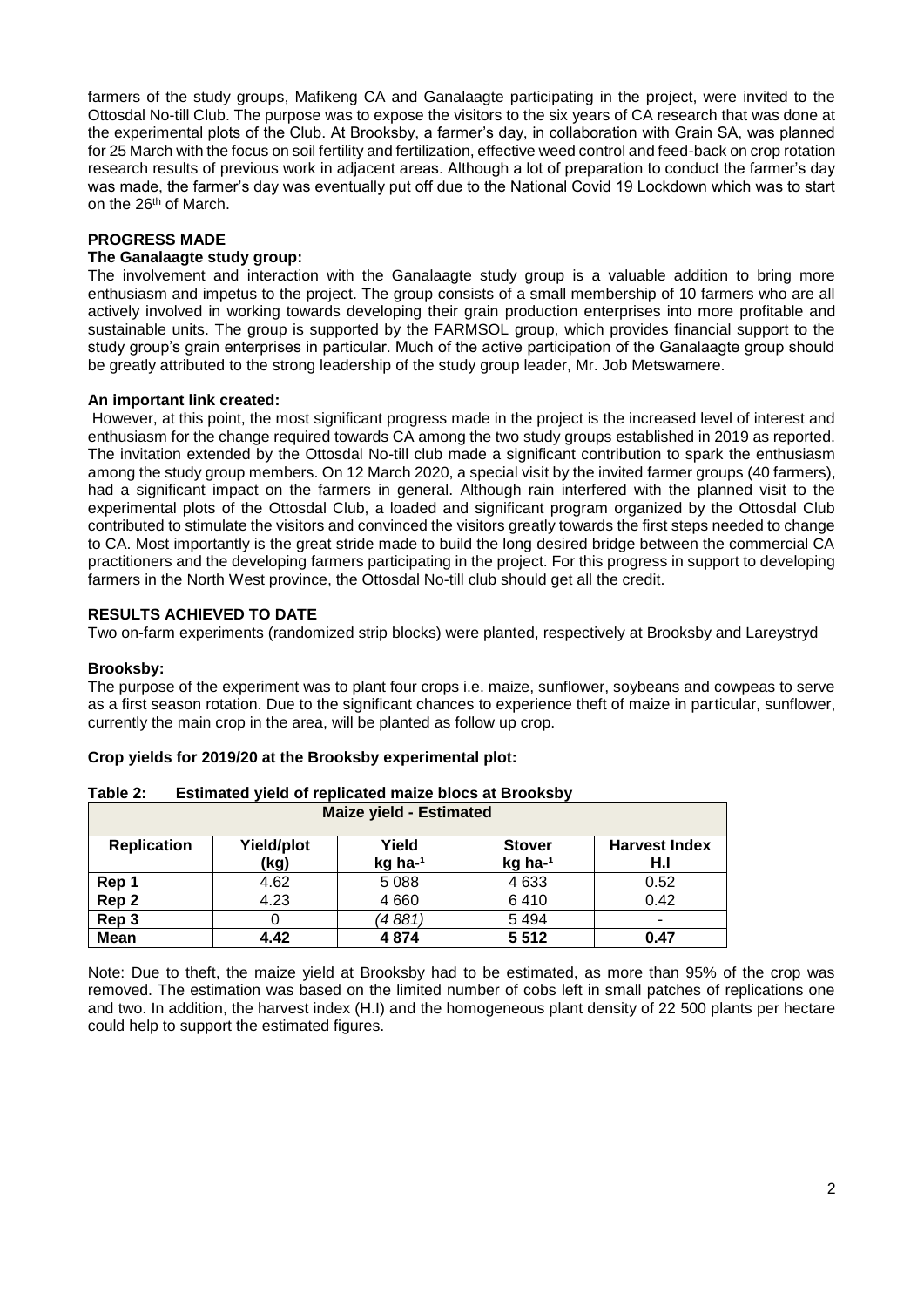| Table 3:           | Yield and Harvest Index of Sunflower at Brooksby |         |               |                      |  |
|--------------------|--------------------------------------------------|---------|---------------|----------------------|--|
|                    | <b>Sunflower yield</b>                           |         |               |                      |  |
|                    |                                                  |         |               |                      |  |
| <b>Replication</b> | Yield/plot                                       | Yield   | <b>Stover</b> | <b>Harvest Index</b> |  |
|                    | kg ha-1<br>kg ha-1<br>(kg)<br>H.I                |         |               |                      |  |
| Rep 1              | 8.37                                             | 1 1 5 1 | 2 1 2 9       | 0.35                 |  |
| Rep 2              | 9.25                                             | 1 2 7 1 | 2019          | 0.38                 |  |
| Rep 3              | 5.83                                             | 801     | 1840          | 0.30                 |  |
| <b>Mean</b>        | 7.81                                             | 1 0 7 4 | 1996          | 0.34                 |  |

# **Table 3: Yield and Harvest Index of sunflower at Brooksby**

#### **Table 4: Yield and Harvest Index of soybeans at Brooksby. Soybean yield**

| <b>OUVUCALL VICIU</b> |                    |                    |                          |                             |
|-----------------------|--------------------|--------------------|--------------------------|-----------------------------|
| <b>Replication</b>    | Yield/plot<br>(kg) | Yield<br>$kg$ ha-1 | <b>Stover</b><br>kg ha-1 | <b>Harvest Index</b><br>H.I |
| Rep 1                 | 5.95               | 654                | 2 1 0 9                  | 0.24                        |
| Rep <sub>2</sub>      | 6.91               | 737                | 2824                     | 0.21                        |
| Rep 3                 | 8.26               | 908                | 2945                     | 0.24                        |
| Mean                  | 7.04               | 766                | 2626                     | 0.23                        |

Notes:

- The poor performance of the soybeans at Brooksby is mainly the result of the poor response on the inoculation with Rhizobia bacteria, the resultant lack of atmospheric nitrogen fixation and the late application of LAN (28).
- No grain yield could be harvested from the cowpea blocks at Brooksby. The crop was well established and developed well throughout the early stages. However, during the flowering and pod formation stages, no proper reproduction took place. A plant disease is expected but no identification was made and unfortunately, no measures were taken to protect the crop.

# **Lareystryd:**

# **Crop yields for 2019/20 obtained after a cover crop season 2018/19 at Lareystryd**

| <b>Maize yield</b> |                    |                  |                          |                             |
|--------------------|--------------------|------------------|--------------------------|-----------------------------|
| <b>Replication</b> | Yield/plot<br>(kg) | Yield<br>kg ha-1 | <b>Stover</b><br>kg ha-1 | <b>Harvest Index</b><br>H.I |
| Rep 1              | 26.00              | 4762             | 10 989                   | 0.30                        |
| Rep <sub>2</sub>   | 34.20              | 6 2 6 3          | 8 6 0 8                  | 0.42                        |
| Rep 3              | 28.30              | 5 1 6 3          | 7692                     | 0.40                        |
| <b>Mean</b>        | 29.50              | 5 4 0 2          | 9096                     | 0.37                        |

# **Table 5: Yield and Harvest Index of maize at Lareystryd.**

Note: In view of the late planting date, the relative good yield of the maize crop at Lareystryd can be attributed to the following: a), the good rainfall during the entire season, b), homogeneous plant density o 22 300 plants per hectare and the relative high levels of inorganic N as seen in Table 1.

# **Table 6: Yield and Harvest Index of sunflower at Lareystryd.**

| <b>Sunflower yield</b> |                    |                  |                          |                             |
|------------------------|--------------------|------------------|--------------------------|-----------------------------|
| <b>Replication</b>     | Yield/plot<br>(kg) | Yield<br>kg ha-1 | <b>Stover</b><br>kg ha-1 | <b>Harvest Index</b><br>H.I |
| Rep 1                  | 4.33               | 794              | 9 1 5 7                  | 0.08                        |
| Rep 2                  | 4.24               | 776              | 6716                     | 0.10                        |
| Rep 3                  | 4.15               | 760              | 8791                     | 0.09                        |
| <b>Mean</b>            | 4.24               | 776              |                          | 0,09                        |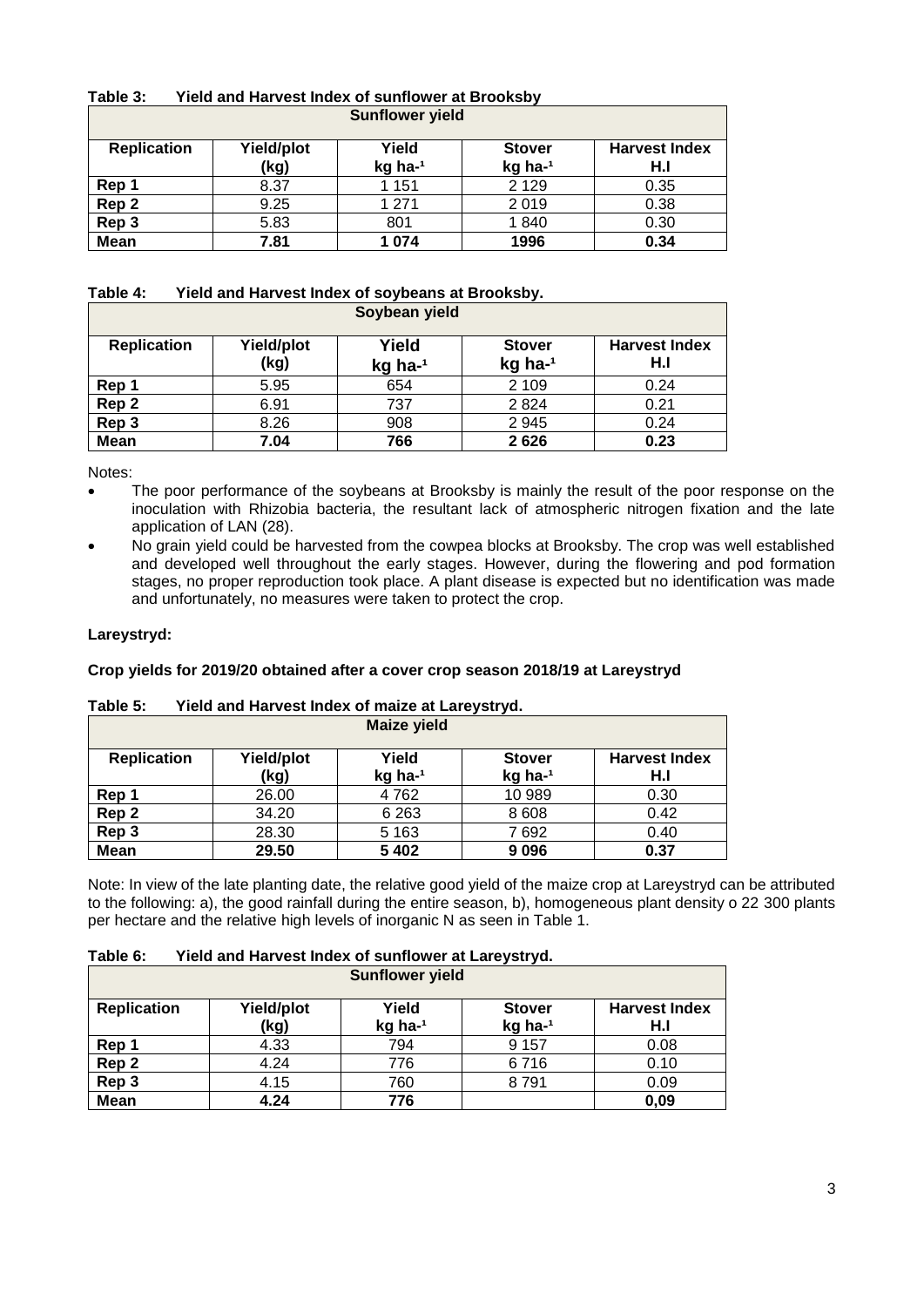Note: The main reason for the poor yield and Harvest index at this site is due to the poor and inadequate plant density (23 00 plants per hectare) obtained. It is also expected that the high level of vegetative growth was at the cost of the reproductively of the plants.

| Soybean yield      |                    |                  |                          |                             |
|--------------------|--------------------|------------------|--------------------------|-----------------------------|
| <b>Replication</b> | Yield/plot<br>(kg) | Yield<br>kg ha-1 | <b>Stover</b><br>kg ha-1 | <b>Harvest Index</b><br>H.I |
| Rep 1              | 4.80               | 879              | 3479                     | 0.20                        |
| Rep 2              | 6.17               | 1 1 3 0          | 3 1 1 3                  | 0.26                        |
| Rep 3              | 5.64               | 1 032            | 4 2 1 2                  | 0.20                        |
| <b>Mean</b>        | 5.53               | 1013             | 3601                     | 0.22                        |

| Table 7: | Yield and Harvest Index of soybeans at Lareystryd. |
|----------|----------------------------------------------------|
|----------|----------------------------------------------------|

Note: Despite the late planting date at the Lareystryd site, the soybean crop performed relatively well. Followup investigation into the potential of soybean production for inclusion in future rotation systems for the area, is required.

| <b>Cowpea yield</b> |                           |                  |  |  |
|---------------------|---------------------------|------------------|--|--|
| <b>Replication</b>  | <b>Yield/plot</b><br>(kg) | Yield<br>kg ha-1 |  |  |
| Rep 1               | 10.37                     | 1899             |  |  |
| Rep 2               | 10.79                     | 1976             |  |  |
| Rep 3               | 12.08                     | 2 2 1 2          |  |  |
| Mean                | 11.08                     | 2029             |  |  |

# **Table 8: Cowpea yield at Lareystryd**

Note: An average yield for cowpea (Betch White cultivar) of two tons per hectare at this site is encouraging. It is trusted that in future this crop will play a more important role in the cropping systems of farmers in this region.

# **PROBLEMS ENCOUNTERED**

The study group at Brooksby remains to be a difficult group to participate in a project of this nature and the experimental plot remains threatened by both livestock owners and thieves. The very dry season of 2018/19 was a great setback to the farmers of Brooksby and only a small number in this area was able to plant their crops in the past season of 2019/20. This contributed to a great loss of enthusiasm and interest by members to participate in the project. The termination of the farmer's day of 25 March also contributed to the loss of enthusiasm. As soon as conditions normalized, follow actions will be taken together with Grain SA to anew reach out to the farmers of Brooksby. Almost all the maize cobs at the experimental plot were stolen during the Lockdown period and thus only a yield estimation of the maize performance could be reported.

Handtekening van Snr Navorsingsb*estuurder* Datum/ *Signature of Senior Manager Research Date*

\_\_\_\_\_\_\_\_\_\_\_\_\_\_\_\_\_\_\_\_\_\_\_\_\_\_\_\_\_\_\_\_\_\_\_\_\_\_ 1 Sptember 2020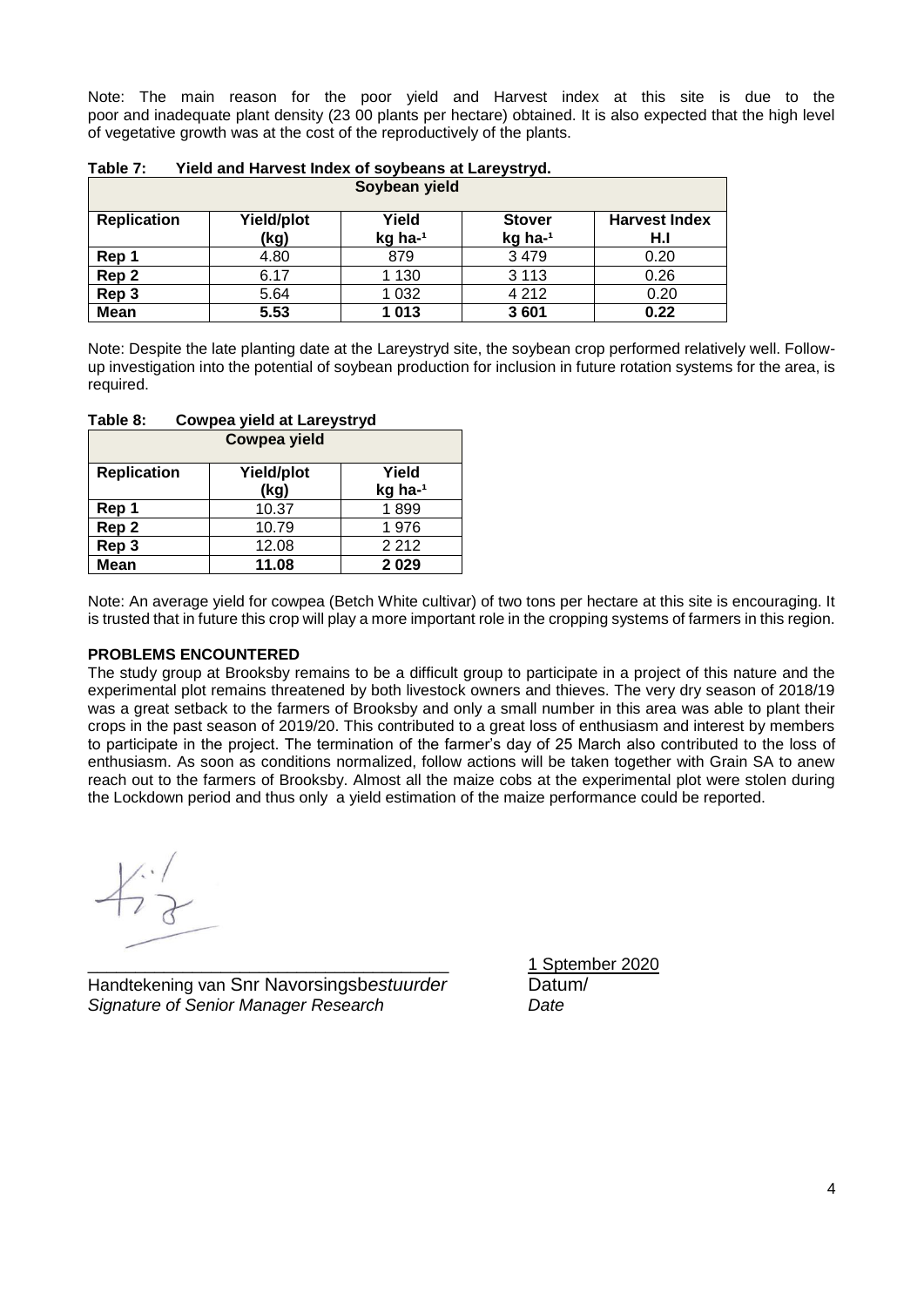

**Four crops in the rotation experiment at Brooksby (February 2020).**



**Sunflower in the rotation at Brooksby (February 2020).**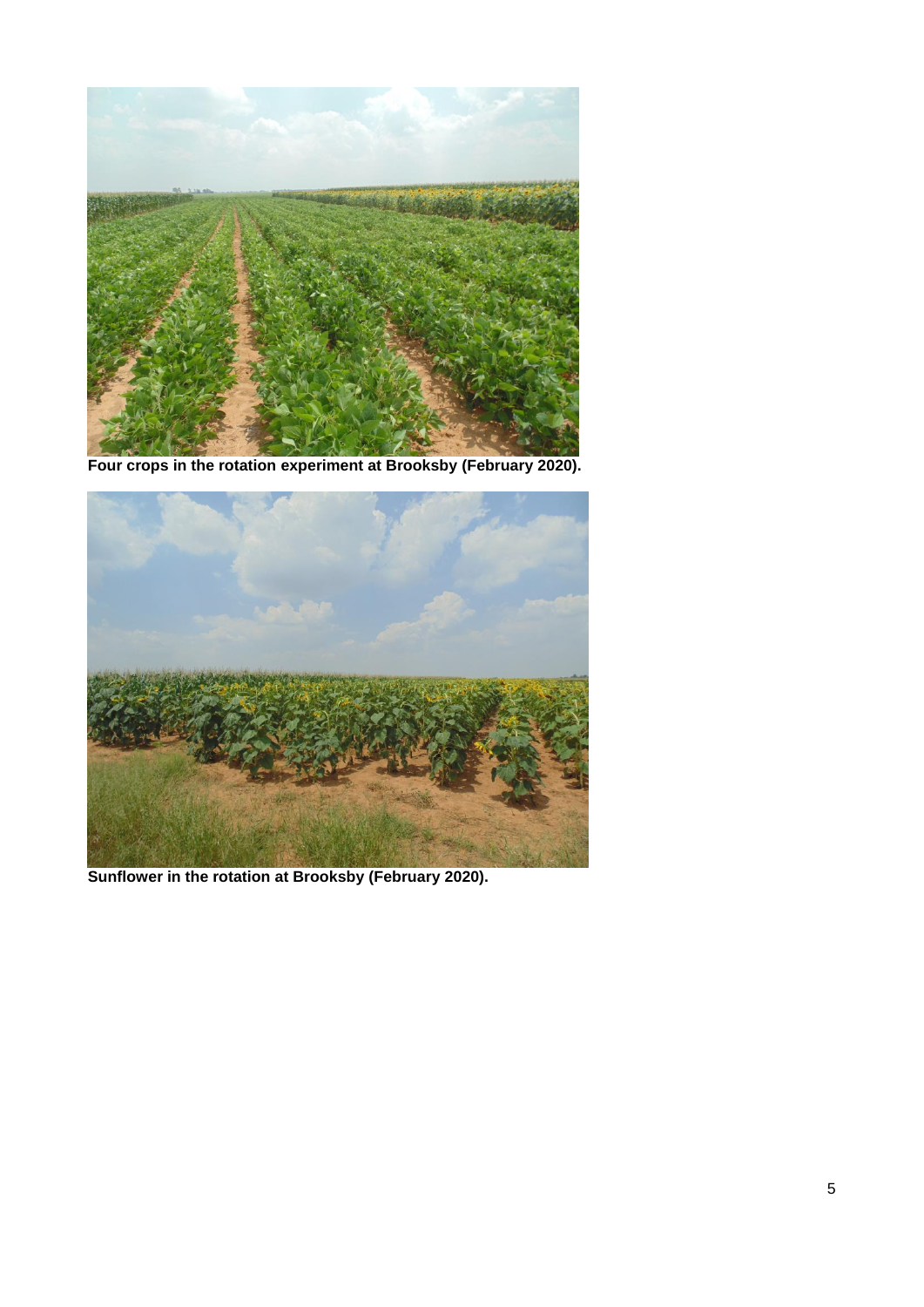

**Cowpea planted in the residue of the previous season's cover crop at Lareystryd (February 2020)..**



**Mr. Mosa Kola in the soybean stand at Lareystryd (February 2020).**